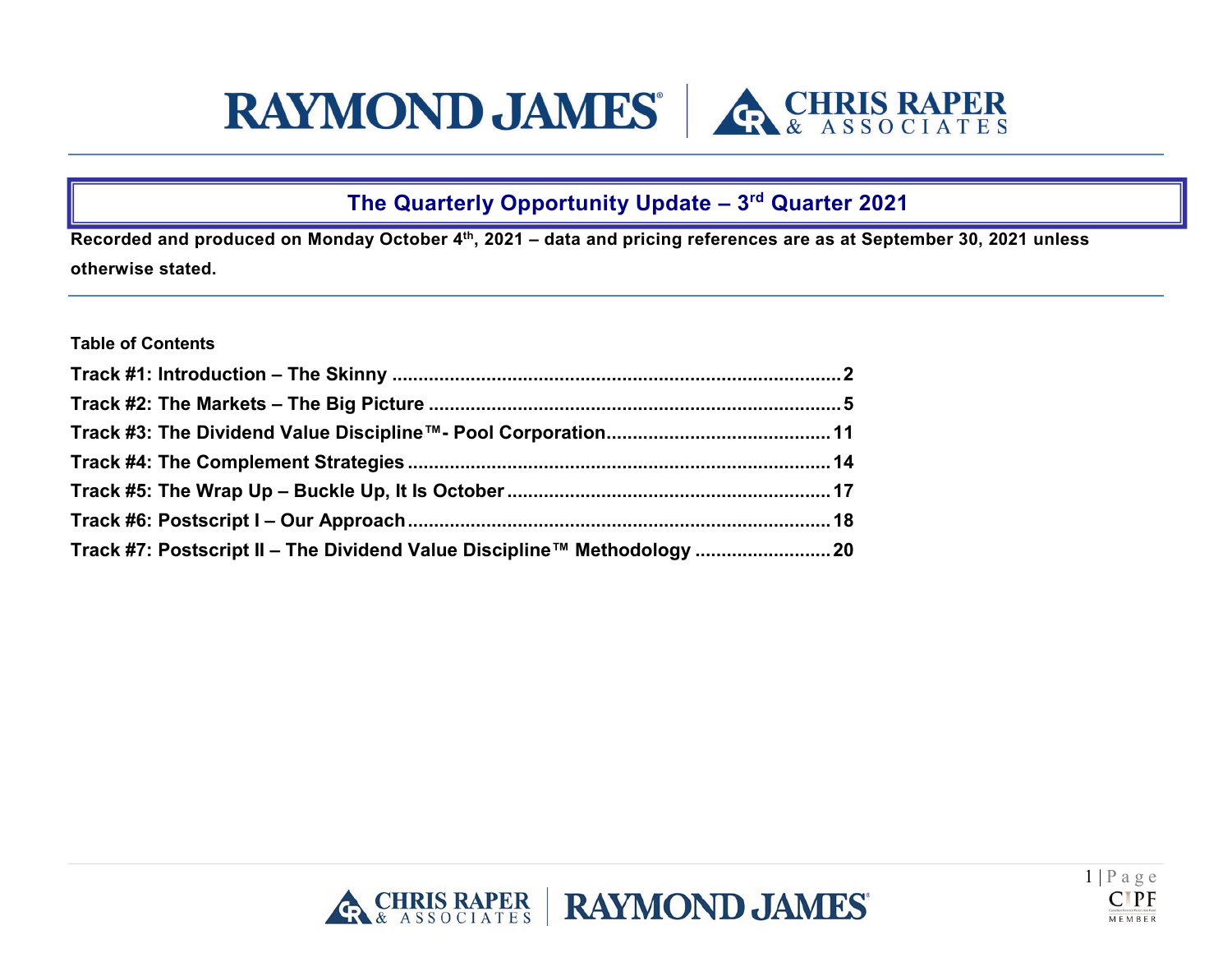# <span id="page-1-0"></span>**Track #1: Introduction – The Skinny**

Hi, this is Chris Raper, Senior Wealth Advisor & Senior Portfolio Manager, Private Client Group of Raymond James Ltd. & co-founder of **The Dividend Value Discipline™**. Welcome to what will be now known as **The Q3 Opportunity Update**, which today and on a go forward basis is the amalgamation of what used to be **The Opportunity Update** and **The Quarterly Market Commentary**. This recording comes to you from Victoria B.C. on Monday, Oct 4<sup>th</sup>, 2021.

This recording is accompanied with a transcript complete with charts which provide evidence to the issues I will be speaking on – you will probably get more out of audio by referencing the transcript.

- You are listening to **Track # 1: The Skinny**, where I am going to give you the high points on what we are going to cover today.
- > On Track # 2: The Big Picture, we'll cover our macro view of the world, updating you on our leading economic indicators, interest rates, currencies and key commodity prices, investor sentiment, all of which have an impact on stock prices. As you can appreciate, the capital markets are a complex system that are in constant flux - that's why stock prices defy straight line extrapolation. That said, trends tend to last far longer than one can imagine and if you have been following our work, you will know that our June 4, 2021 recording we led with [Canada's Next Supercycle](https://www.chrisraper.com/insights/-/media/b96efeaee18a497abe926bb93e43f0bf.ashx) Is Now Underway, a theme that I still have deep conviction for.
- On **Track # 3: The Dividend Value Discipline™ - Pool Corporation** we will highlight one of our recent acquisitions in our core program and in doing so demonstrate a good part of our investment philosophy and process.
- On **Track # 4: The Complement Strategies**, we will cover brief commentaries on our in-house ancillary investment strategies that round out specific client needs. They are:
	- o **The Tax Advantaged Preferred Share (TAPS) Strategy**
	- o **The Keep More Income (KMI) Strategy**
	- o **The Global Active Macro ETF (GAME) Strategy**
	- o **The Next Cycle Resource Fund (NCRF)**



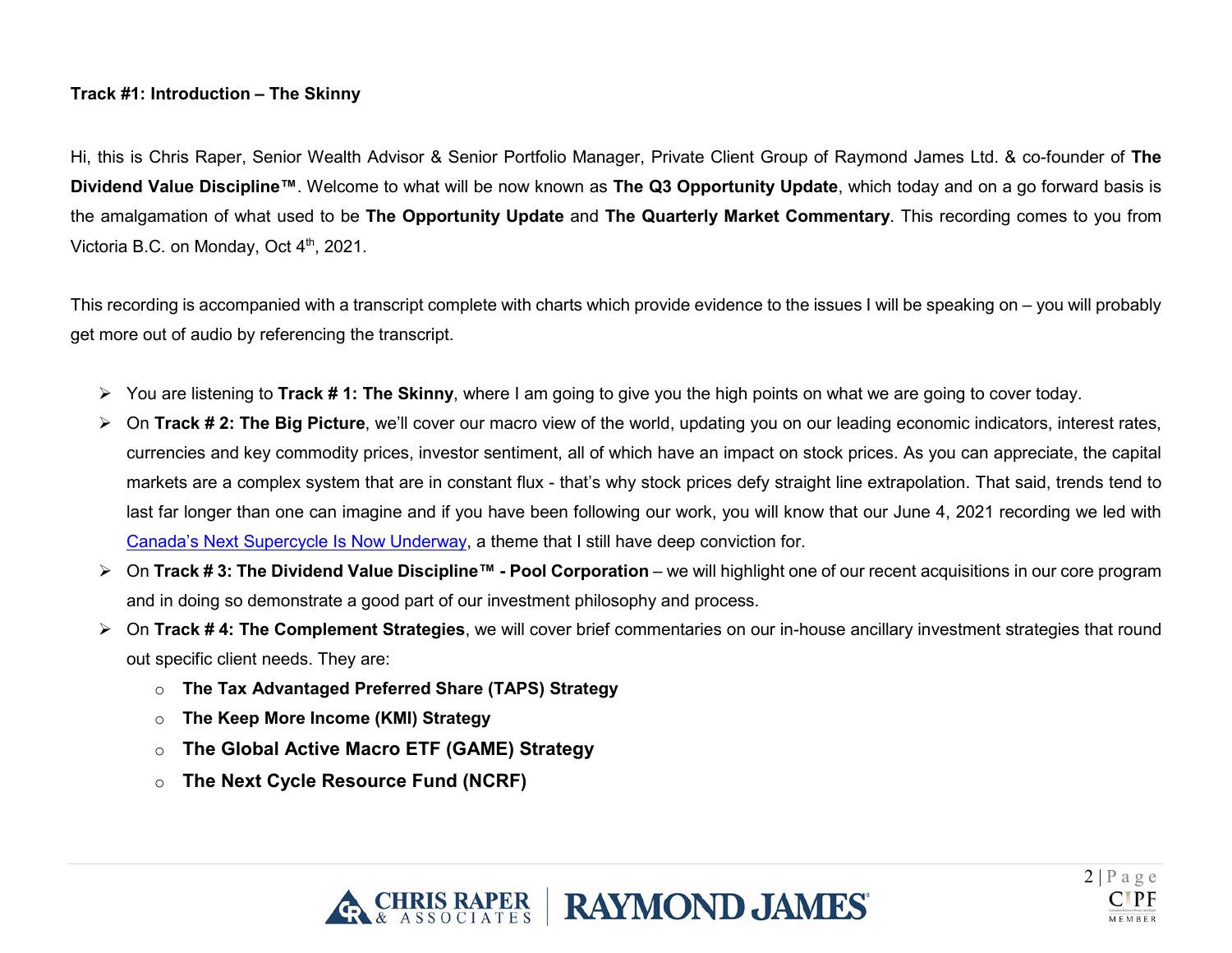- **On Track #5: The Wrap Up – Buckle Up, It's October,** we will wrap it all up, give you the key takeaways and speak to the historically most volatile month of the year – read opportunity, not problem.
- On **Track #6: Postscript I – Our Approach** is for the benefit of prospective clients. It will give you some insight on the new client process that we walk interested parties through. Spoiler alert – it starts with you and your story - our approach is tailored to your "do, have, and legacy" ambitions. We need to understand your aspirations before we can help you achieve them.
- On **Track #7: Postscript II** is where I walk you through the methodology and return objectives of our core program, **The Dividend Value Discipline™**. If you have an interest in the specifics of our core investment process, you will probably get a lot out of it – if that's not you, you may want give it a pass.

In terms of legal requirements, there are three things to note:

- 1. The opinions that are expressed on this recording are mine. They may differ from those of Raymond James Ltd.
- 2. Raymond James Ltd. is a member of the Canadian Investor Protection Fund. That is a good thing. If you are interested in those details, please ask me or any one of our relationship managers the next time we speak.
- 3. The transcript of this recording provides links to other Internet sites for the convenience of users. Raymond James Ltd. is not responsible for the availability or content of these external sites, nor does Raymond James Ltd. endorse, warrant or guarantee the products, services or information described or offered at these other Internet sites. Users cannot assume that the external sites will abide by the same Privacy Policy which Raymond James Ltd. adheres to.

I also want you to recognize that some of the things I am going to say today are going to be proven wrong. It is an inevitable part of this business. It is also important to recognize that you don't have to be right all the time to do well. You just have to be more right than most or, conversely, less wrong than most.



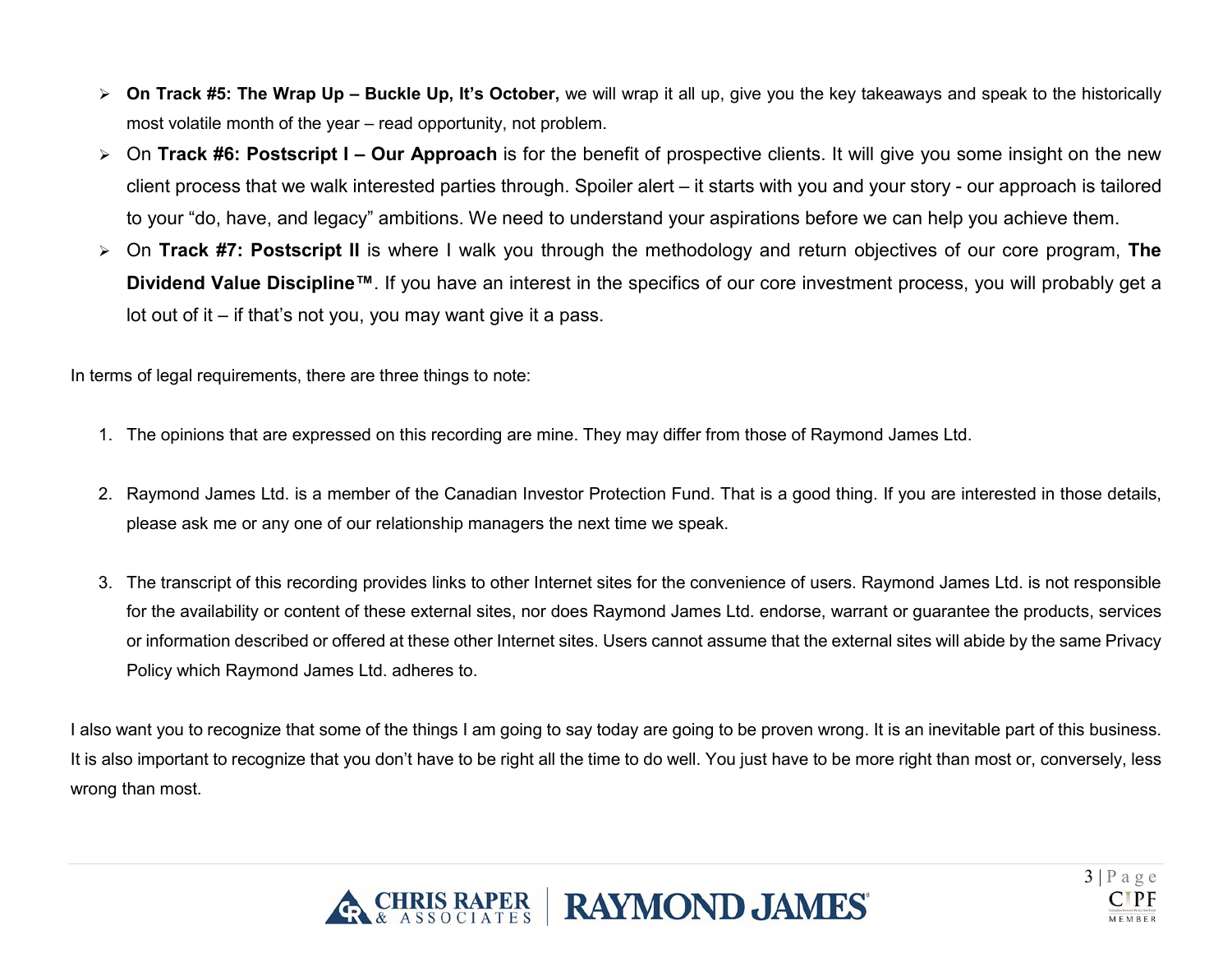Finally, regarding investment jargon, when I say I am bullish, it means I expect things to go up. When I say I am bearish, it means I expect things to go down. Likewise, north means up and south means down. When I speak about rent cheques, I am speaking about income, primarily dividends. You may hear me using the term "disruptor", which is our moniker for those companies that are disrupting or re-inventing the way business is done in their particular market and are thereby able to grow at rates far faster than those of the economy. Think of Wal-Mart twenty years ago and Amazon today. You may also hear me use the term "aggregator", which is our moniker for those companies that have a systemized approach to acquiring smaller competitors as a means to fuel their growth. That growth is the path to increasing dividends or in our language, growing rent cheques. If you catch me using industry jargon beyond that, I invite you to call me out. Send an email to the office and the team will let me know, usually with considerable gusto!

That's a wrap on the skinny, and off we go to Track #2.



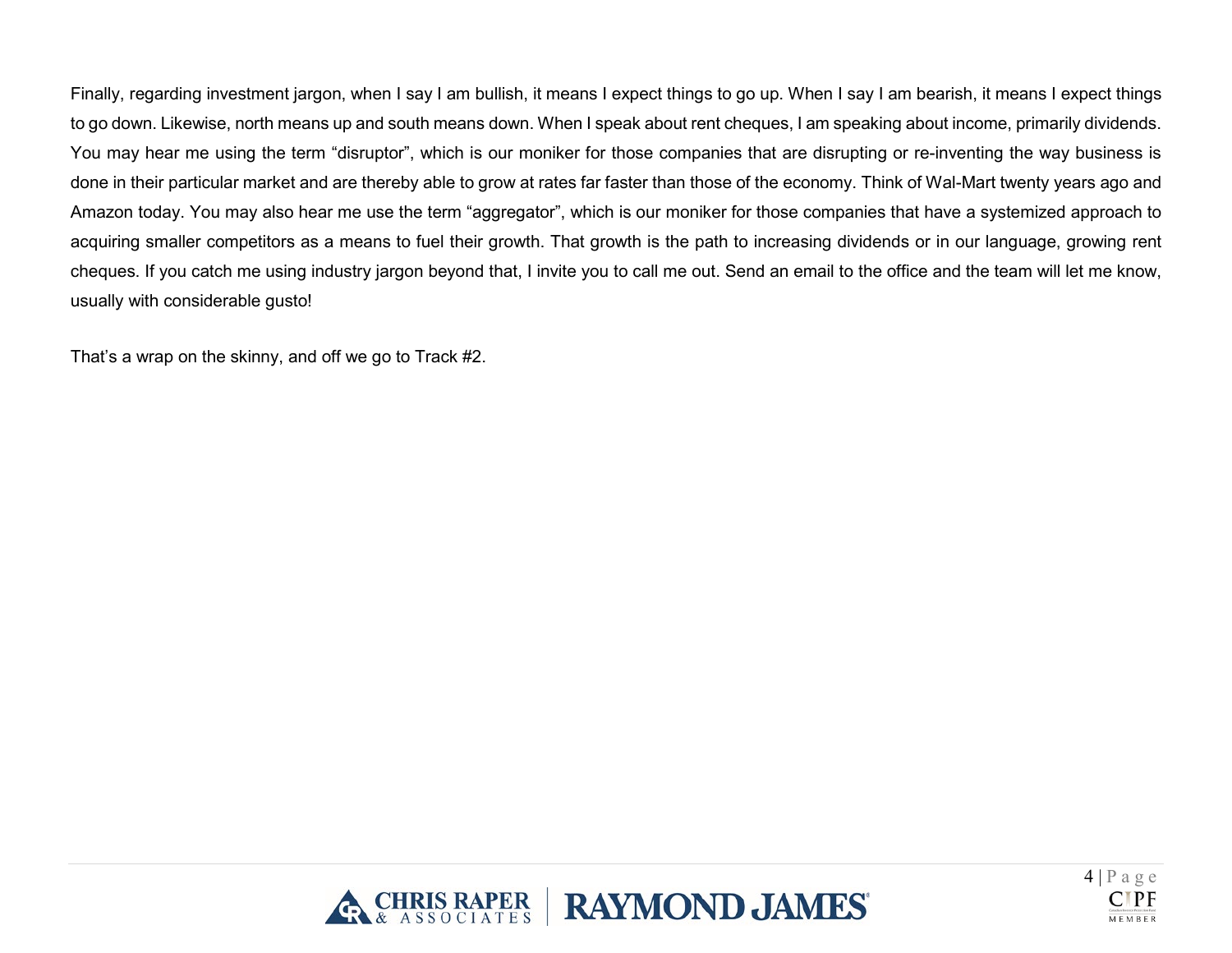# <span id="page-4-0"></span>**Track #2: The Markets – The Big Picture**

The adjacent chart reflects the US Sector Returns to Sept. 30, 2021, the top three performing sectors on a YTD basis are energy, financial and real estate, primarily real estate trusts or REITs in industry parlance. As always, I caution you from straight line extrapolation – simply put, that is not how markets work. The more important question is what has recently changed that may change the course of the present-day trajectory.

| <b>US Sector Returns</b> |                                           | as of    | 30-Sep-21       |
|--------------------------|-------------------------------------------|----------|-----------------|
| <b>Symbol</b>            | <b>Sector fund name</b>                   | 2020     | <b>2021 YTD</b> |
| <b>XLE</b>               | <b>Energy Sector Fund</b>                 | $-32.5%$ | 42.0%           |
| <b>XLF</b>               | <b>Financial Sector Fund</b>              | $-1.7%$  | 28.9%           |
| <b>XLRE</b>              | <b>Real Estate Sector Fund</b>            | $-2.1%$  | 24.3%           |
| <b>XLC</b>               | <b>Communication Services Sector Fund</b> | 26.9%    | 19.3%           |
| <b>XLK</b>               | <b>Technology Sector Fund</b>             | 43.6%    | 15.5%           |
| <b>XLV</b>               | <b>Health Care Sector Fund</b>            | 13.3%    | 13.4%           |
| <b>XLY</b>               | <b>Consumer Discretionary Sector Fund</b> | 29.6%    | 12.1%           |
| <b>XLI</b>               | <b>Industrial Sector Fund</b>             | 11.0%    | 11.5%           |
| <b>XLB</b>               | <b>Materials Sector Fund</b>              | 20.5%    | 10.7%           |
| <b>XLU</b>               | <b>Utilities Sector Fund</b>              | 0.6%     | 4.2%            |
| <b>XLP</b>               | <b>Consumer Staples Sector Fund</b>       | 10.1%    | 3.9%            |



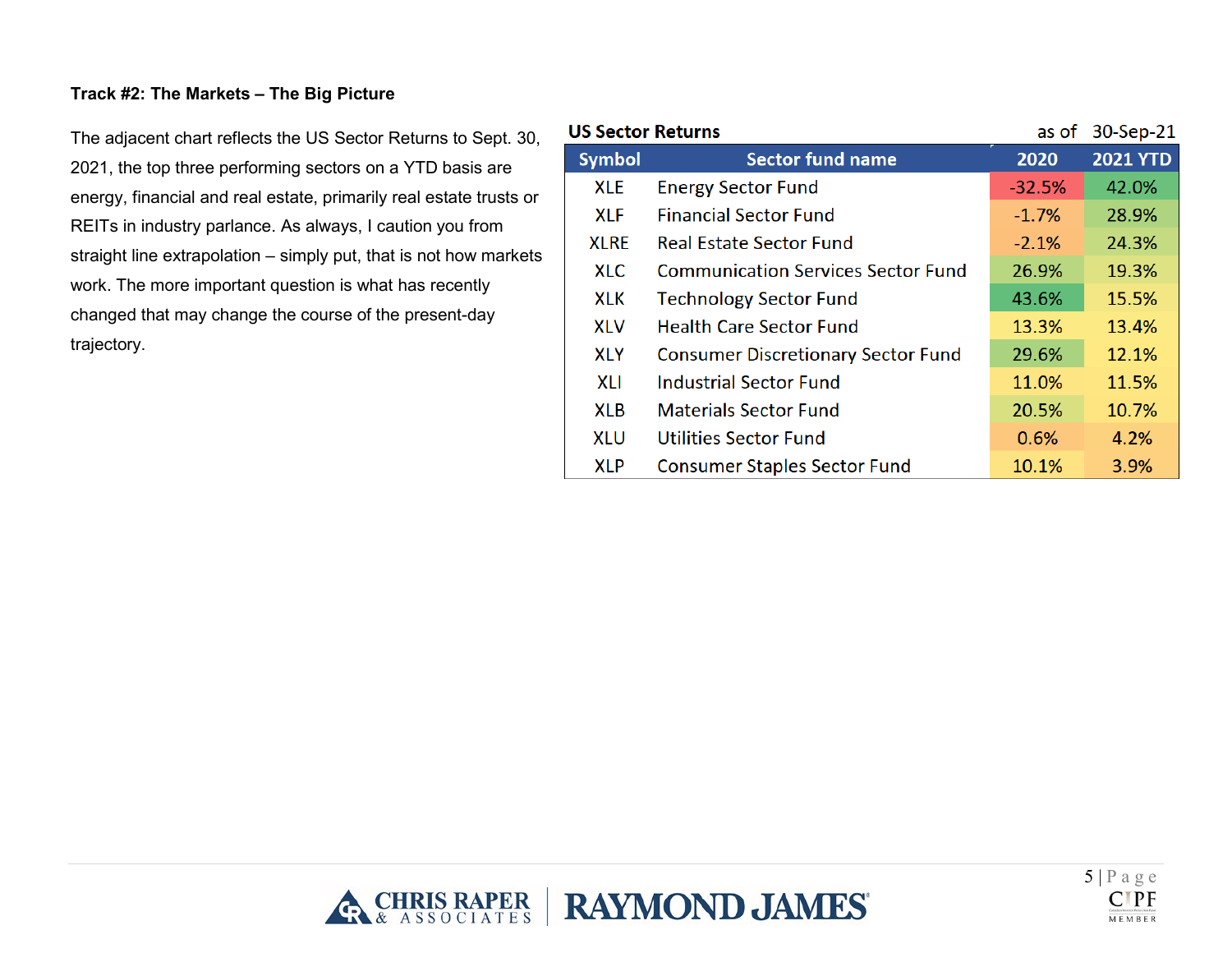What follows are the most relevant developments, from our perspective of course  $\odot$ .

In terms of our leading indicators, our vector for the developing economies is the price of copper because copper goes into just about every manufactured good you can think of. Roughly speaking, copper is at the same level as it was at the end of Q2 and we see the upward trajectory from the Covid induced collapse as now in jeopardy. The energy blackouts in both China and Europe are obviously taking their toll.





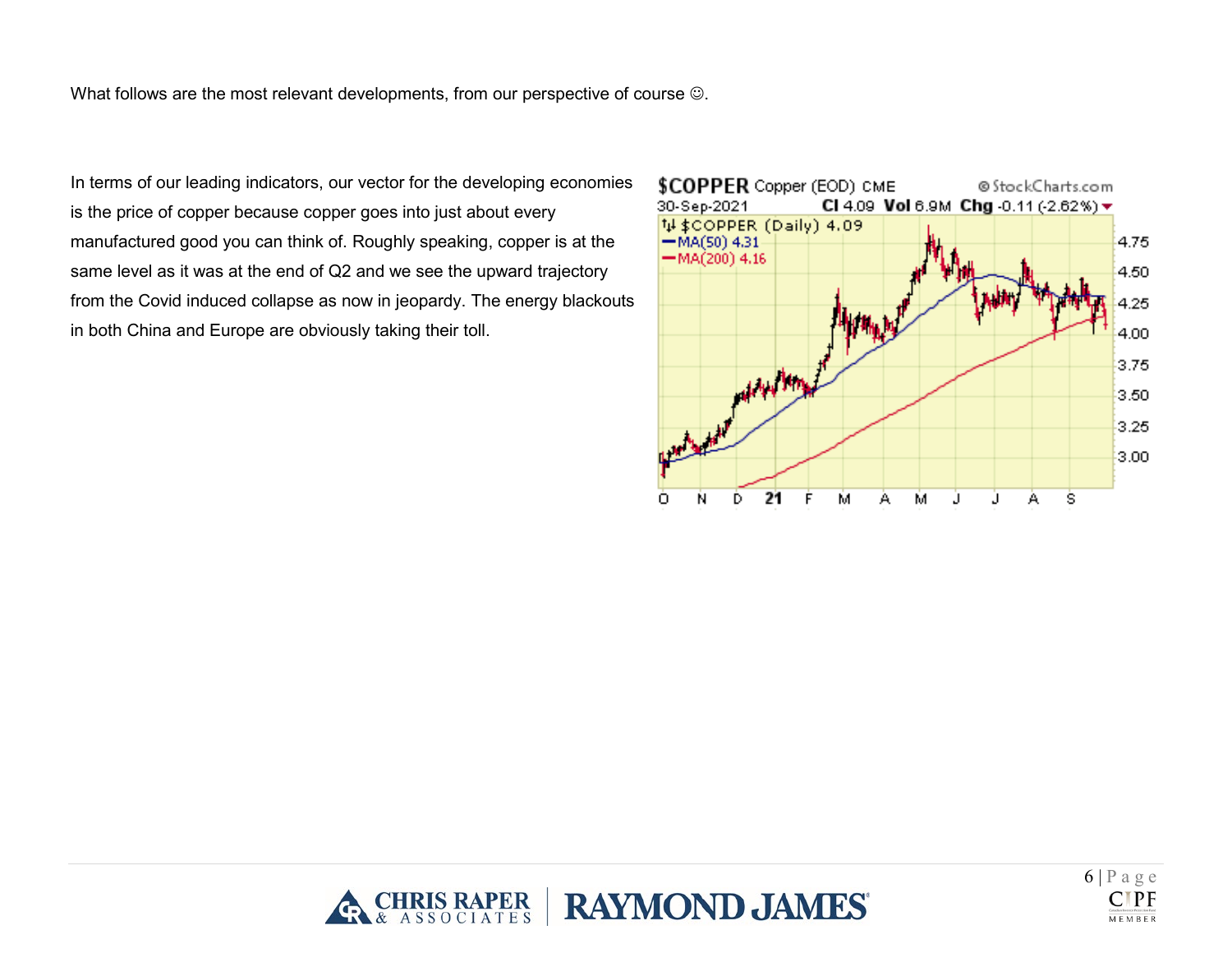Turning to the developed economies, our main vector there is the semiconductor index and that's because most of our economy is made up of human ingenuity and thus processing power gets harnessed to drive our economies north. When we look at the chart from June 30 to September 30, we see that it is marginally lower, but still in an upward sloping trajectory. Undoubtedly, this has been impacted by the global supply crunch in semiconductors. We can see that playing out before our eyes – car dealers in my circle report that they are holding less than 20% of what would be considered normal new vehicle inventory. Stories like this should give us pause because there is no way that such a headwind cannot impact corporate earnings to the downside.

Interest rates are rising – the world's benchmark rate, the 10 Year US Treasury Yield broke out of its summer doldrums at roughly 1.40% and closed out the quarter at 1.55%. Simply put, higher rates generally push stock prices down because we buy stocks in anticipation of future earnings. As rates rise, investors ask themselves, if I can have a better bird in the hand today, are two birds in the bush worth waiting for?







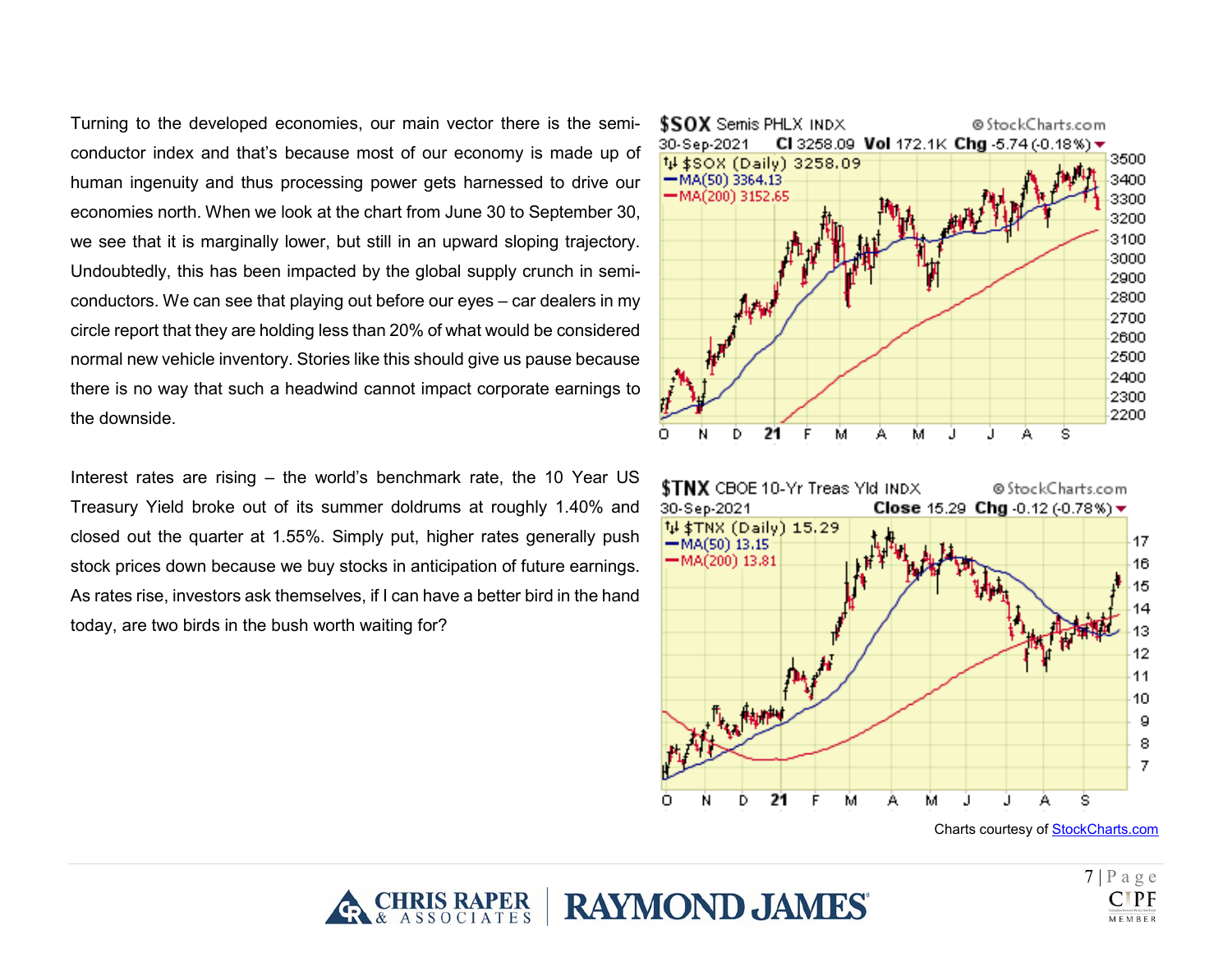Turning to the \$USD Index, my comments from our last recording were just plain wrong. The reality is that \$USD has rallied, not fallen, and now looks to be breaking to the upside. We may be witnessing a flight to safety given the most recent developments in China's property markets and or the improved attractiveness of the 10 Year US Treasuries means that you need to buy \$USD's to buy them. As far as our \$CAD goes, given our outlook for the energy complex, we see the loonie as undervalued and look for it to rally as we approach year end.







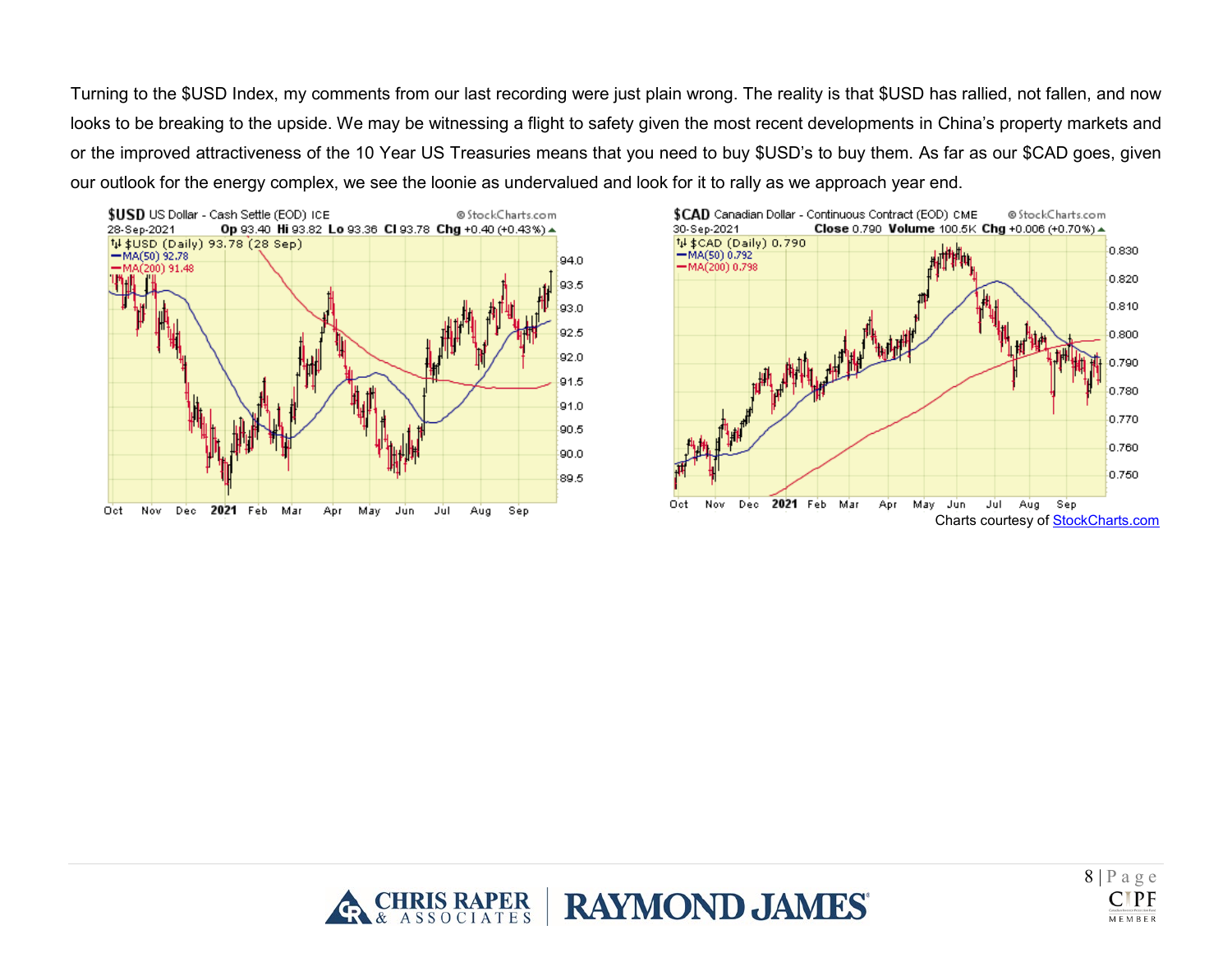Without a doubt the biggest change we have seen since last quarter is in energy prices. Oil prices have been persistently high despite the summer spike in Covid and reduced air travel which lends credence to my belief we are in a global supply deficit. It should be noted that Canada's producers are seeing the highest prices in years due to improved egress. Oil prices are a Sunday school picnic compared to natural gas. Using the nearby CME Henry Hub futures as a proxy, it moved from \$3.62 to \$5.62 per thousand cubic feet, up a whopping 55% on the quarter. As many of you know, we have participated in that move through our ownership of Tourmaline, Arc Resources and some of our energy related Exchange Traded Funds (ETFs).





Charts courtesy of [StockCharts.com](https://stockcharts.com/)



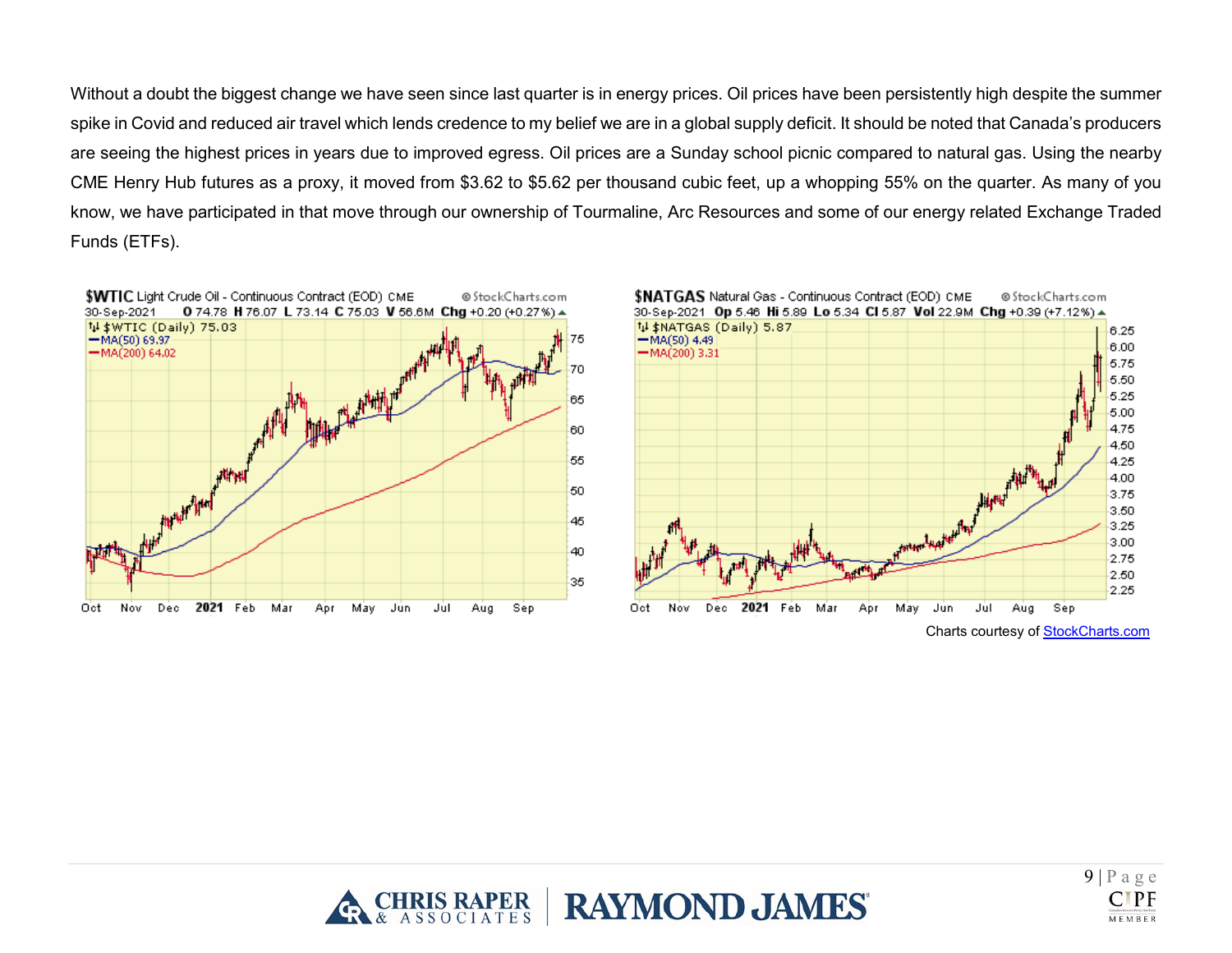My suggestion to you is that the bold claim of [Canada's Next Supercycle](https://www.chrisraper.com/insights/-/media/b96efeaee18a497abe926bb93e43f0bf.ashx) Is Now Underway in our June 4/21 recording is being played out. A note of caution is warranted for first time listeners - short term, I do see the natural gas complex as being overbought.

Putting it all together, I do see some headwinds for corporate earnings – they have to contend with far higher energy prices, higher interest rates, material supply shortages and an undeniable labour shortage. The latter will only be resolved through higher wages, which is the most permanent kind of inflation there is. No, I do not believe inflation is transitionary – for me it is a secular shift north. Obviously, the above will not affect all companies equally. Are we in for a catastrophic downturn? Not likely in my view – investor sentiment is extremely negative <https://money.cnn.com/data/fear-and-greed/> and that is an indication that the much of the bad news is priced in – when we watch money flows it is readily apparent that cash is coming out of the super large companies of the world, i.e. Apple, Microsoft, Amazon, Alphabet & Facebook and that money is being reallocated into smaller capitalization stocks where investors are seeing more attractive value propositions. It argues for sector rotation as opposed to imminent collapse.

With that we are off to Track #3.



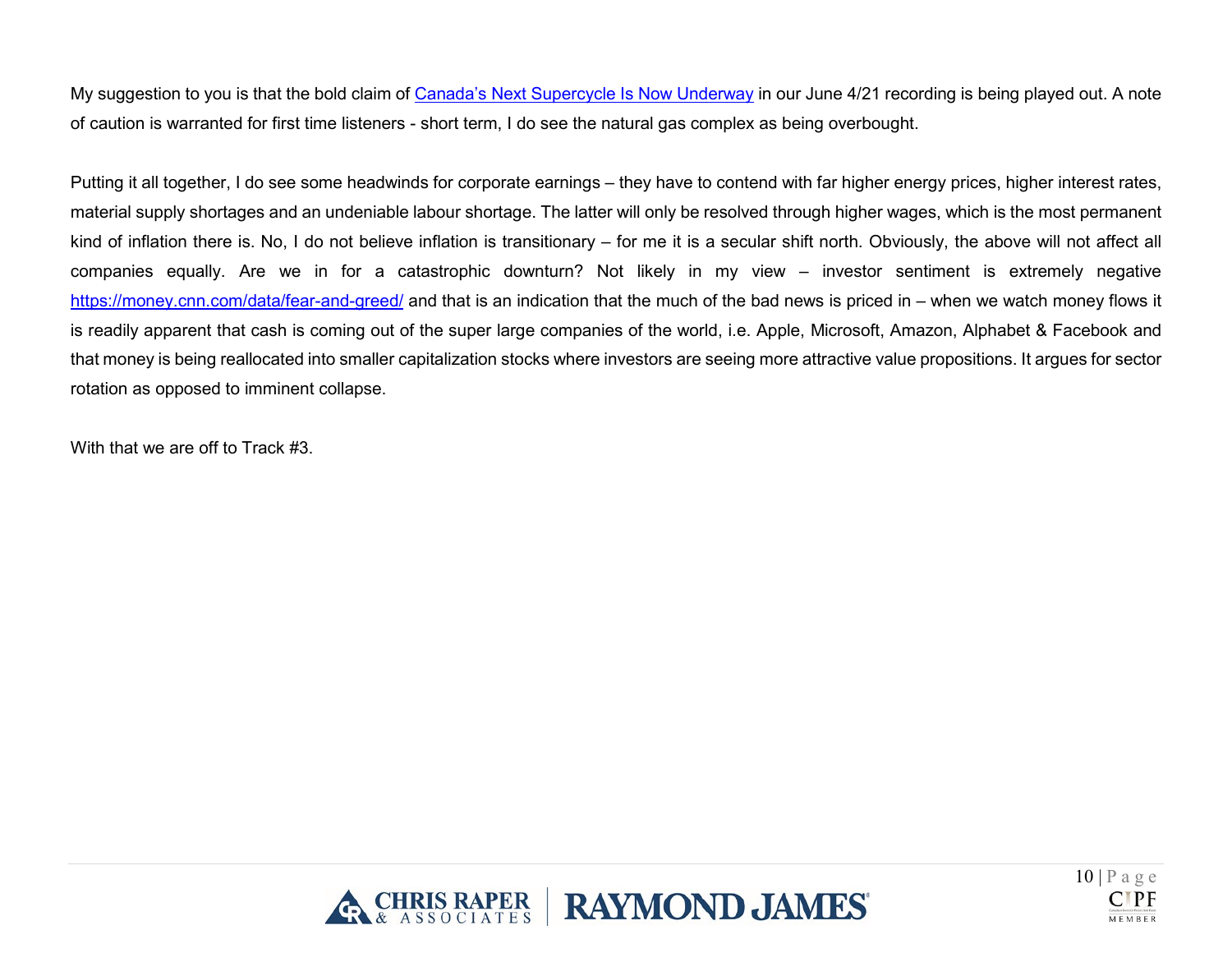# <span id="page-10-0"></span>**Track #3: The Dividend Value Discipline™- Pool Corporation**

Before we get to Pool, I just want to give you an indication of where we landed performance wise for the year to date Sept 30/21 period. Most accounts in the balanced version (fixed income and equities) pegged at roughly 15% whereas the equities-only version was 19%. New entrants to the program will not have done that well because we buy only what becomes attractive on a go forward basis. In short, we want to protect your hard earned money. As you know, no two accounts are exactly alike due to different start dates and the timing of additional capital and withdrawals. Your individual returns can be found on your quarterly report which you will receive via your inbox and or in rare cases, snail mail.

Now let's take the deep dive into Pool, pun intended. I picked Pool because it is a relatively easy company to understand and it is a company that rates very highly across all our investment criteria. Embarrassingly, it is a company that we have followed for years and always thought it was too expensive, yet every year it surprised to the upside, and the stock price followed suit. After decades in this business, I am convinced that truly exceptional companies are always going to look expensive relative to their peers…and for the most part, should be bought.

Let's, start with what they do – primarily, they supply contractors, specialty retail stores and maintenance companies with new equipment and ongoing supplies for pools and spas. Roughly 86% of their sales comes from that source and they are leveraging their top notch distribution network to take advantage of everything in close proximity to that pool, notably irrigation and landscape supplies.

• Our sleuth analyst, Alex Vozian, was the first to identify Pool and job one at our shop is study the **corporate culture**. Pool has a very simple mission statement - *To provide EXCEPTIONAL: value to our customers & suppliers - return for our shareholders - opportunities for our employees.* That does amount to a hill of beans unless they can walk the talk. Here is some evidence that makes us believers - the executives own a lot of shares and almost 40% of their compensation is tied to long term returns. A signal that they have drank the Kool-Aid. The return on invested capital has grown from 20% in 2015 to 39% in 2020 – as a shareholder, I'd say that is pretty impressive. Employees appreciate the autonomy from their decentralized model. Every sale centre has its own profit and loss responsibility. Suppliers and customers appreciate their B2B web based portal, Pool 360<sup>0</sup> allows them to operate their business from their location and timing of choice. I could go on but I think you get the picture.



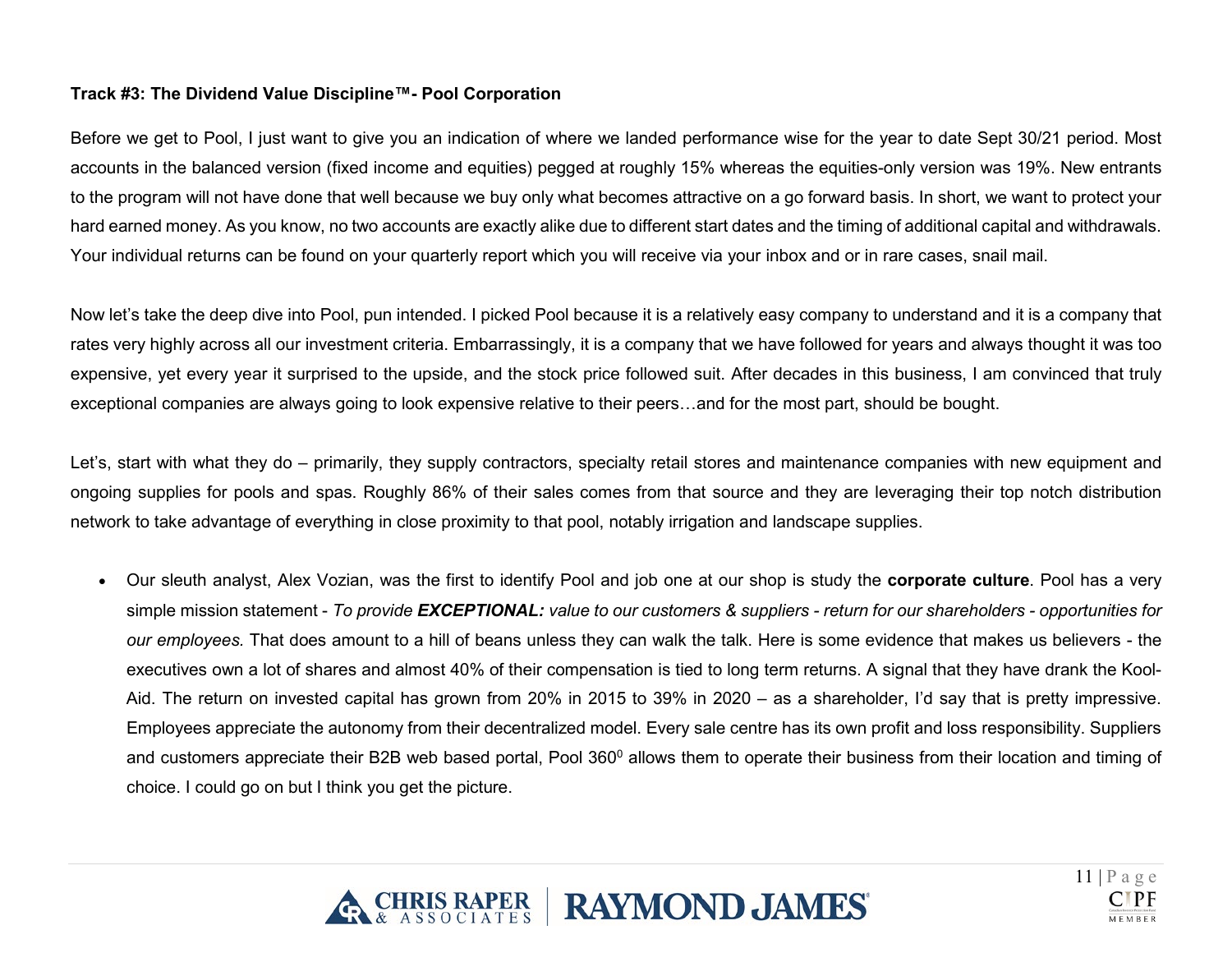- The next thing we look at is **moat** and more importantly, is that moat getting wider, deeper and are they adding more crocodiles? In other words is their competitive advantage expanding or shrinking. The evidence in Pool's case clearly says expanding. They now have more than 400 distribution centres across North America, Australia and more recently Europe. Their scale and capital strength allows them to buy smaller competitors and bring them into the fold – a classic aggregator. Their enviable distribution network handles over 200,000 products from 2,200 suppliers. Their product training juices their organic growth. Bottom line - Pool is a really tough competitor and it is getting even tougher as they round out pool supplies with irrigation and landscape equipment.
- Next up is headwinds or tailwinds, and here the tailwinds seem to rule. The Covid-induced move to the country created a lot more pools and spas that now need to be maintained. Almost 60% of their revenue is maintenance and minor repair – our read is an expanding base of sticky customers. A lot of people who moved to the country are there to stay with the increased work flexibility now being afforded by many employers. Many of the Covid refugee's have young families. If that doesn't do boost sales perhaps last summer's heat will. Yes, there are the headwinds that every other company is facing, i.e. increased materials inflation, supply disruption and wage pressures. Our view is that the tailwinds will trump the headwinds.
- What about Environmental, Social and Governance (ESG) considerations? As most of you know, we take a pragmatic approach to ESG and are not willing to take the ratings agencies ESG scores at carte blanche. That said, **Investor's Business Daily®** ranked Pool Corporation as second among the **Best ESG Companies** in its **2020 IBD Composite Ratings**. Take a look under the hood and you will see a big focus on energy saving products like LED lighting, variable speed pumps, solar heating, right down to reusable cartridge filters. The company gets high marks for how they engage with both employees and suppliers and the governance largely gets looked after with our culture study.



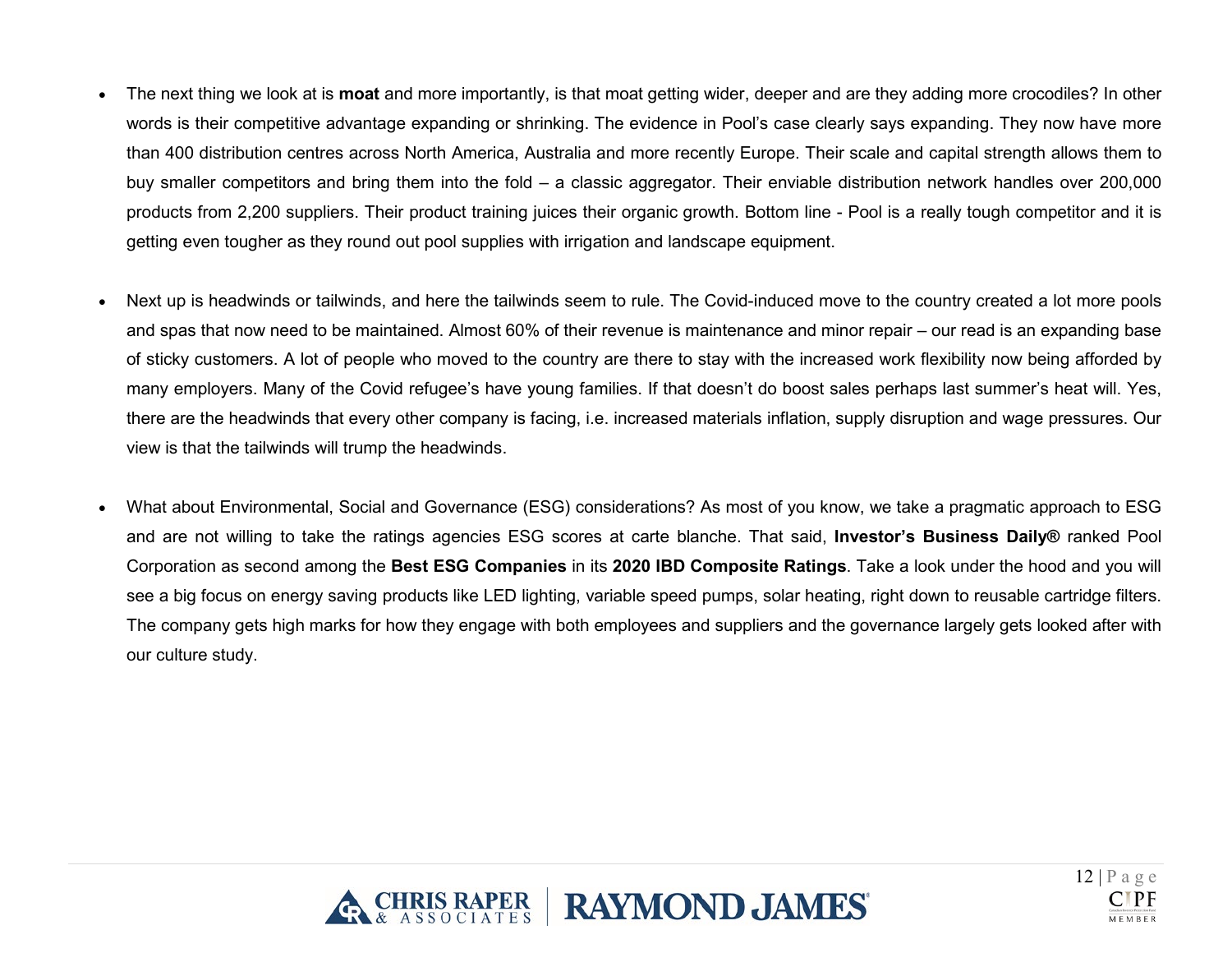• Finally, we get to the rent cheque (dividend) growth which ultimately gets fueled by growing free cash flow. The track record is one of strong double-digit growth in the company's quarterly dividend and the latest raise was a whopping 38%. No, we don't expect that next year but the rule of 72, says it is not unreasonable to expect the dividend to double in the next five years. It has tripled in the last 5 years. My standard analogy, if you owned an apartment block where the rents doubled every five years, what is the chance you would be inclined to sell at every hiccup in the real estate market? We should treat our great companies the same way.

That is a wrap for this track – I trust the Pool examples demonstrate our investment process for **The Dividend Value Discipline™**, which is by far our largest mandate we operate in terms of \$'s managed and resources allocated to it.

We are off to track #4.



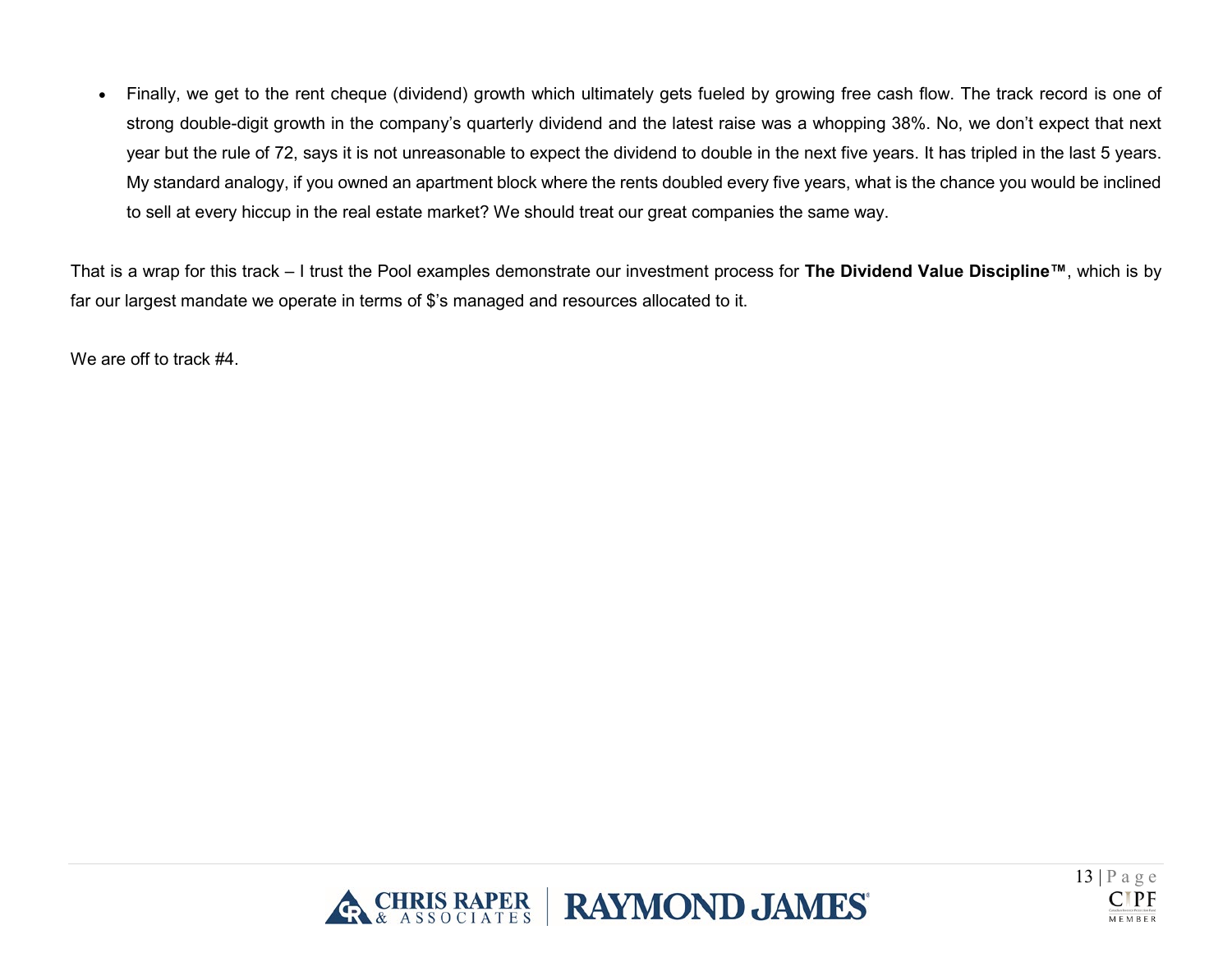# <span id="page-13-0"></span>**Track #4: The Complement Strategies**

As I alluded to in the skinny, what follows are our in-house investment strategies that have been developed to meet specific client needs. Three out of the four of them were administered on an ad hoc basis say 12 months ago and thus 3 out of the four do not have a track record, return wise, that I can speak about publicly. It is an industry standard that I am more than happy to abide by. What I can say, is that we are well pleased with the progress we have made and in one case, I am relieved that I can't say anything because the returns have been so strong that I do not want people extrapolating that into the future.

For today, we will focus on why we each strategy was developed, the type of investor where there might be a fit and finally any macro notes to the investment environment specific to each mandate. So without further adieu we will kick things off with:

 **The Tax Advantaged Preferred Share (TAPS) Strategy** – or TAPS for short. We developed the TAPS program last fall because I was tired of the inefficiencies with buying tax-advantaged Canadian preferred shares for clients on a non discretionary business and I have strong dislike for commissions. It just opposes my "we need to be on the same side of the table" mindset. There is no question that since we formalized the structure and made it discretionary, where we now make all the buy and sell decisions, that clients have been better served. In a weak moment, I also chose to grind the management fee to a whopping  $\frac{1}{2}\%$  per annum.

The mandate is applicable to non-registered or taxable accounts and because we get the Canadian dividend tax credit it has the effect of juicing your income on an after tax basis, which in reality is the only basis that counts. The current yield on the portfolio is ~4% (3.5% net of the fee) and if you are a BC resident with a taxable income of sub \$48,500 per year and Canadian dividends were your only source of income, you would be paying absolutely no tax. Even if you are at the top tax bracket you would pay tax at 36.5% on that 4% versus 53.5% on say your 1% GIC. On a side note, because of the way our cross border tax system works, our US citizen/Canadian resident clients also get a tax advantage.



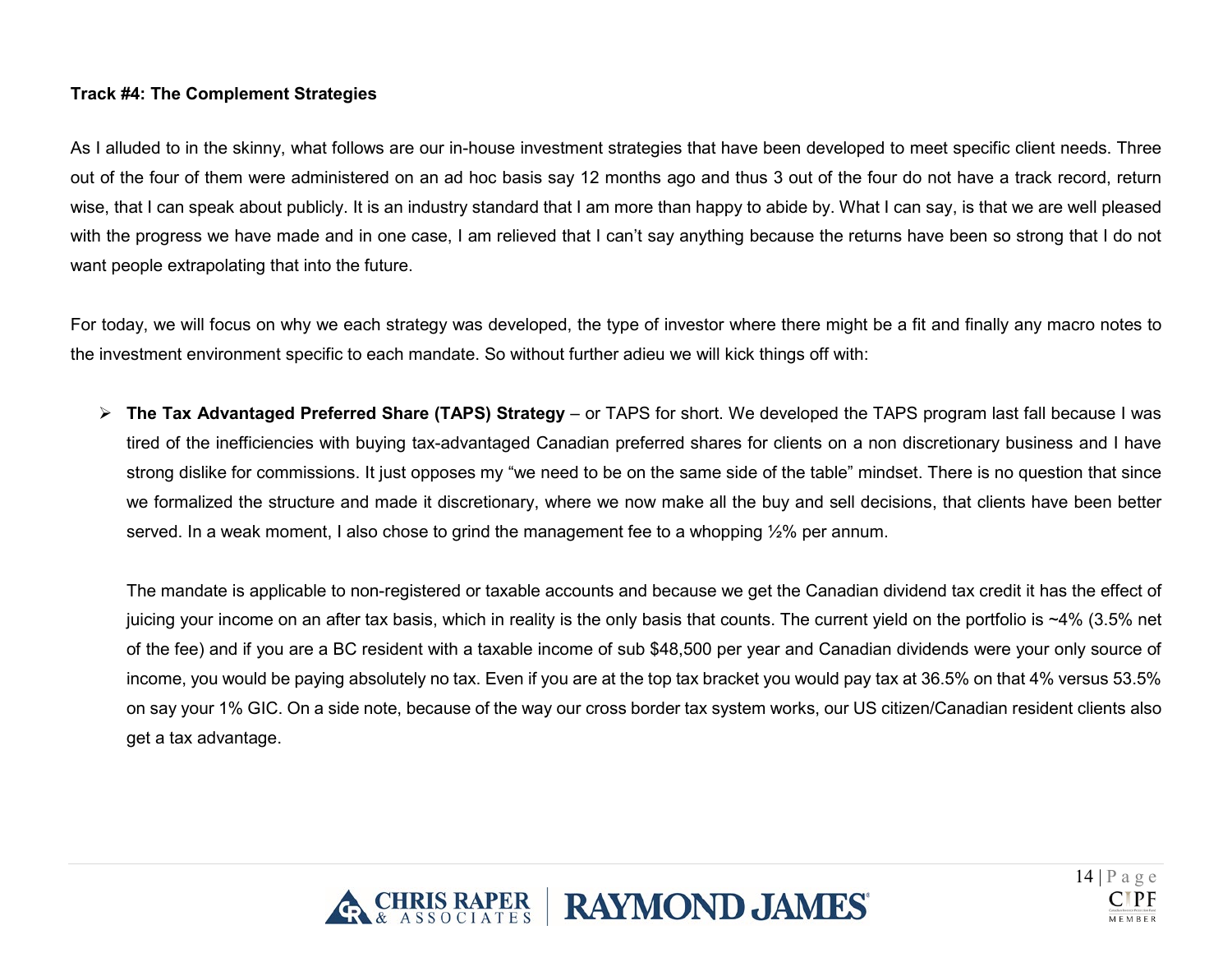In terms of the Canadian preferred share complex, it continues to shrink with supply drying up, which has obviously helped prices. Last summer, the Office of the Superintendent of Financial Institutions (OFSI) allowed Canada's banks and insurance companies to start issuing Limited Recourse Capital Notes (LCRNs) which is a cheaper source of funding and thus they are calling in their most expensive preferred share offerings as they mature. It argues for higher prices ahead as does the recent bump in interest rates because 75% of the Canadian preferred market becomes more attractive as rates rise.

- **The Keep More Income (KMI) Strategy** or KMI for short, again developed for the income seeking investor that wants the tax advantage of the Eligible Canadian Dividend Tax Credit. Unlike TAPS this mandate focuses solely on common shares of Canadian companies and as such is a less income/more growth oriented program. It will be more volatile. In part, we developed this program for nonregistered/taxable accounts to take advantage of what I see as Canada's next super cycle. Unlike the TAPS program, there is an argument to be made for having a slice of this strategy within registered accounts, especially if that is where most of your liquid net worth is located.
- **The Global Active Macro ETF (GAME) Strategy** the genesis of the GAME strategy was developed in the back of my mind when I was attending the school of hard knocks during the bear market of 2008/09. I swore to myself that this would be the last recession I ever willing participated in. In short, I want to develop a program that would force me out of markets when systemic risks were developing and there was just nowhere to hide. The strategy is a follow the money process that forces us to buy into sectors that are receiving large inflows of cash and thus pushing prices north and forces us to sell when the opposite is occurring. We do it with a limit of 10 exchange traded funds and we adjust monthly. Let me be clear, I would never put 100% of a client's money into this – it is a diversifier, most suitable for nontaxable accounts because the turnover is understandably high. The strategy first got going back in 2017 and last August, our guru, Alex Vozian spent a lot of time improving the process and not surprisingly, the returns got better and more consistent. Hire good people and get out of their way  $\circledcirc$ . The YTD returns for most accounts have pegged in 15%.



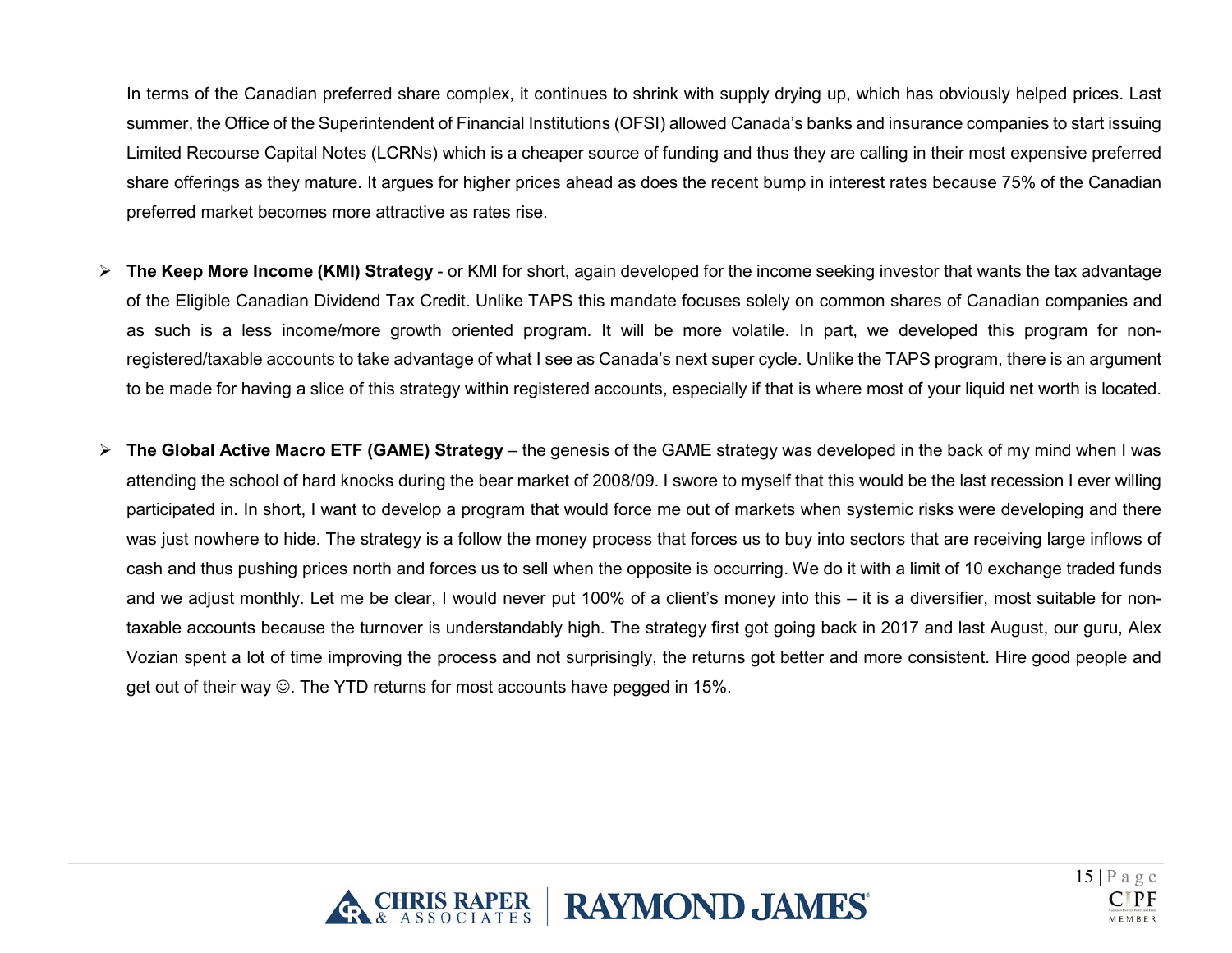**The Next Cycle Resource Fund (NCRF)** – first got going in January 2020 because I was already convinced that Canada's next super cycle was underway given the decade plus long bear market in commodities. In short, the cure for low prices is low prices because it dries up supply and reinvestment in the sector. We have seen this play out since the peak oil prices of ~\$150 per barrel in May of 2008. By March 2020 down came the doghouse with the Covid-induced recession, which only further dried up reinvestment and I would argue, shortened the cycle. For history buffs, the average peak to trough commodity cycle is 14 years. May 2008 to May 2021 is 13 years. Look across the world today and what do we see? Record high natural gas prices. During the month of September we saw Alberta's AECO benchmark spot price move north of \$4.50 per thousand cubic feet and just a short two years ago there were periods when producers had to pay to have it taken away. Alberta's oil producers are seeing the highest prices they have seen since 2015 and they are looking forward to improved egress from the start up of Enbridge's line 3. Meanwhile, both China and Europe are seeing electrical blackouts due to energy shortages and the UK can't get its petrol to the fueling stations. I'd say, "Houston, we have a problem." Yes, the transition to green energy will continue but it is not going to be anywhere near as fast as the promoters would lead you to believe. Furthermore, to get there we need lots more lithium, copper, cobalt, nickel and a myriad of other things that we are going to have to rip up the earths' crust to get. Responsible, green-oriented, resource companies and their shareholders will be the beneficiaries. This will not be for the faint of heart – there will be some ugly corrections along the way and it would not surprise me one bit if the next recession is caused by high commodity prices – you heard it here first  $\odot$ .

We are off to track #5



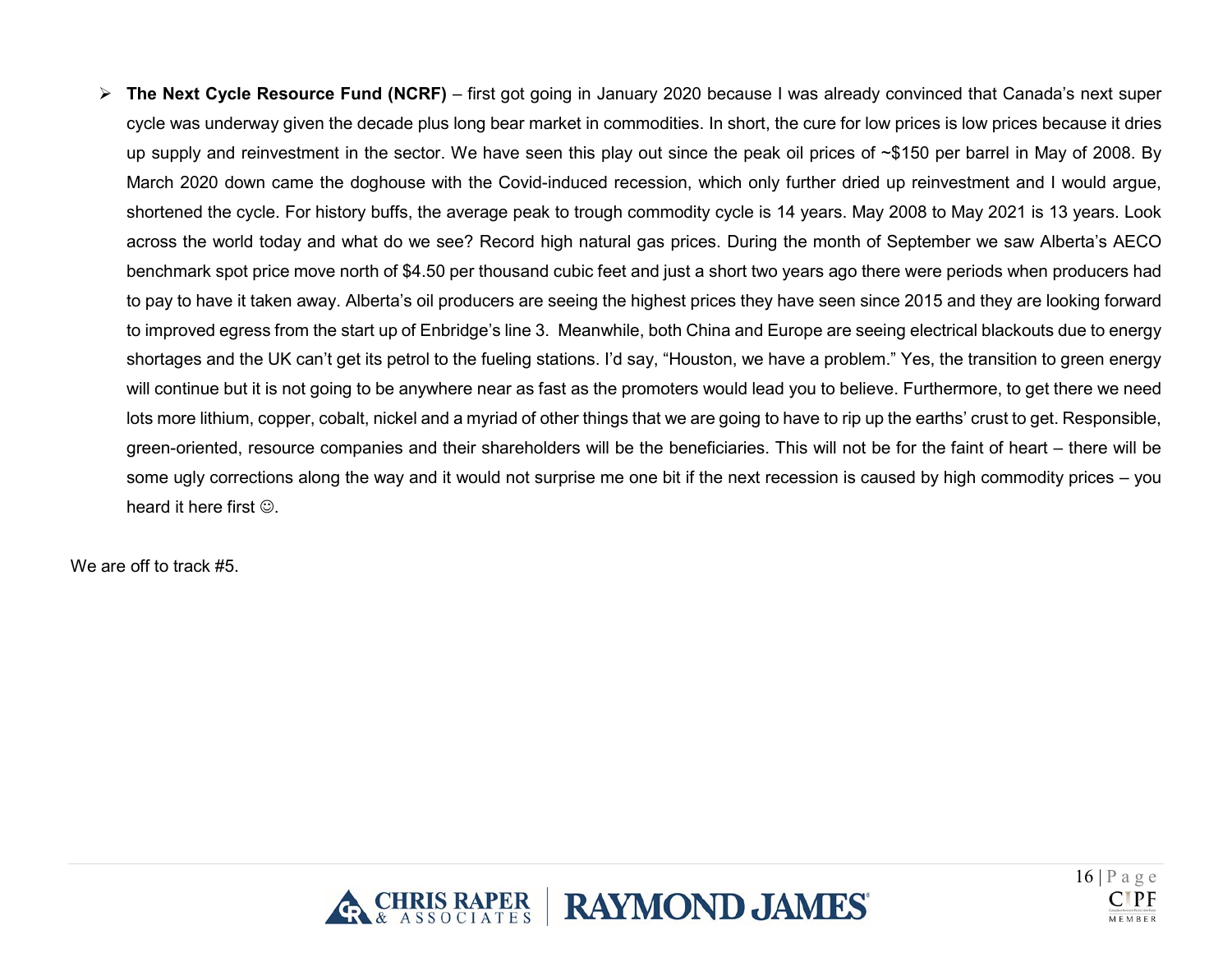# <span id="page-16-0"></span>**Track #5: The Wrap Up – Buckle Up, It Is October**

First the takeaways:

- $\triangleright$  The opinions expressed are mine, they may differ from Raymond James Ltd and undoubtedly, some of them are going to be wrong. It is just a natural outcome of this business. When we are wrong, we fess up and move with the evidence.
- $\triangleright$  Big Picture copper and the semis are painting a mixed picture the supply disruptions, high energy prices and blackouts raises our sense of caution. Interest rates have broken north and our loonie is pretty oversold – we expect it to bounce by year end barring an energy price recession. Recall that October has a reputation of being volatile but that is in front of the seasonally strongest 6 months of the year. Opportunity, not problem.
- The Dividend Value Discipline™ Pool Corporation is a great example of everything we look for in an investee company we covered their culture, their moat is full of crocodiles and those crocodiles are reproducing like rabbits. Covid has certainly accelerated the tailwinds and they score well on the ESG front. All of that has allowed them to drive the rent cheque growth at strong double digit rates – we expect more of the same.
- The Complement Strategies I won't highlight each one suffice to say we are in a position to meet most client needs with our in-house strategies where you get the comfort that when I buy for you I buy for me – same time, same price. Ditto on the sell side. Where we can't meet a specific need, we do have a limited menu of select third party money managers to round out our offering.

That brings us to a close for this edition of The Quarterly Opportunity Update. A reminder, if you are being introduced to us by way of this recording, then Tracks #6 and #7 are for you. Thank you for taking the time to listen – I trust it has been insightful. If you have people in your life who you think might benefit from these missives, please forward them as you see fit. Alternatively, they can sign up through our website, where all that is required is a first name and email address. Alternatively, they can book some time at **[Book](https://outlook.office365.com/owa/calendar/ChrisRaperAssociates@raymondjamesprod.onmicrosoft.com/bookings/)  [Appointments](https://outlook.office365.com/owa/calendar/ChrisRaperAssociates@raymondjamesprod.onmicrosoft.com/bookings/)**.

This is Chris Raper, wishing you a wonderful thanksgiving, hopefully with the ones you love - good day and may God bless from Victoria B.C. on Monday, October 4th, 2021.



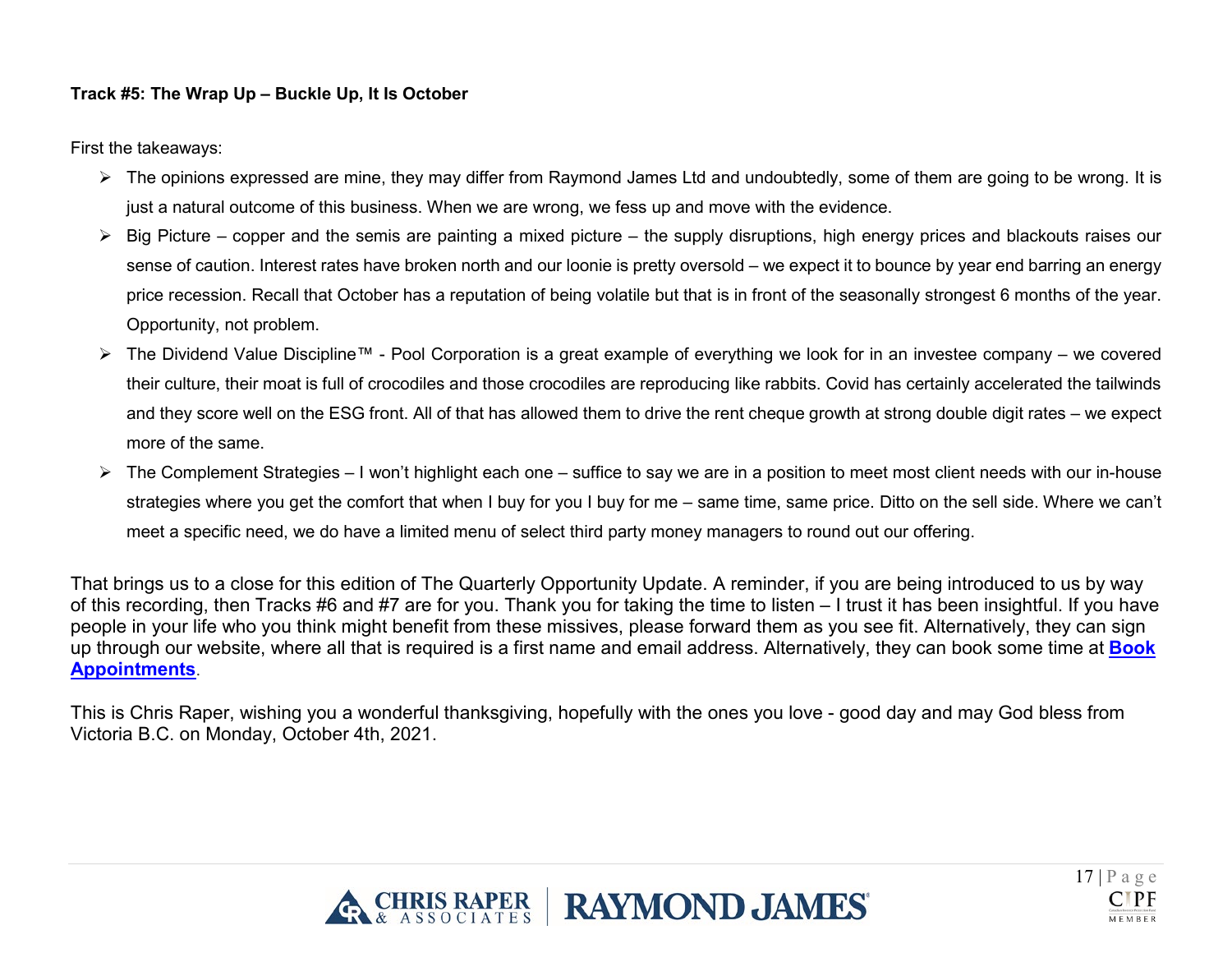# <span id="page-17-0"></span>**Track #6: Postscript I – Our Approach**

While this recording has been focused on investments that is not where we start with new relationships. We start with your story, and we revisit it often. Knowing where you came from and what you want the future to look like – your do, have, and legacy ambitions – is the foundation for building a solid client/wealth advisory relationship. Our first order of business is to listen, seek clarity and then document your ambitions for the future – we call it, *Your Story, Revisited*.

From there, we complete a 360<sup>°</sup> review of all relevant investment, tax/estate and insurance documents in an effort to identify gaps/risks to the future you envision. When we identify holes, we have a discussion about how we might fill those holes.

Then and only then do we get into a discussion on the investment allocation. We will address your liquidity, income and growth requirements/desires and introduce you to the tax smart investment strategies to meet those needs.

After we invest, it is a matter of manage and measure – we report regularly and when life throws you the inevitable curve ball or your priorities change, it is back to revisiting your story.



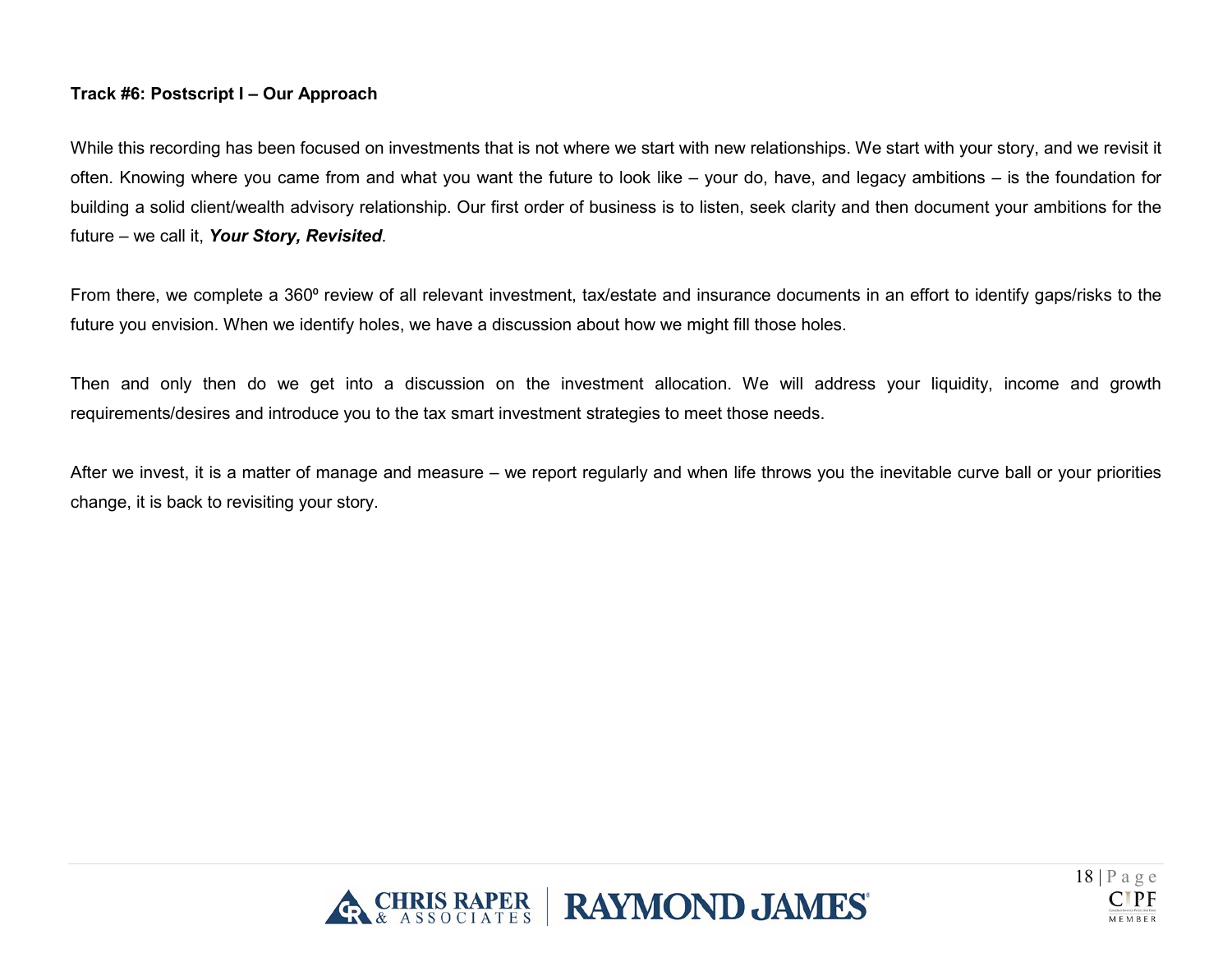

In summary, we learn about you, your family, your finances and what your ideal future looks like – the things you want to do, the things you want to have and the legacy you want to leave. We identify the structural risks and how we see mitigating them. We paint a go forward picture with a worst case analysis of the costs involved.

Generally speaking, we are looking to establish relationships with new clients that have north of \$1 million in investable assets, but please understand that we are a lot more interested in where you are going than where you are. If you have a credible plan to get to that number say within a three to five year period, we are very interested in meeting with you.

So…if that process sounds engaging, I invite you to call and book some time. If you'd like further information, including access to our quarterly communication pieces, you can check us out on the web at [www.chrisraper.com](http://www.chrisraper.com/) and send us an email from there.



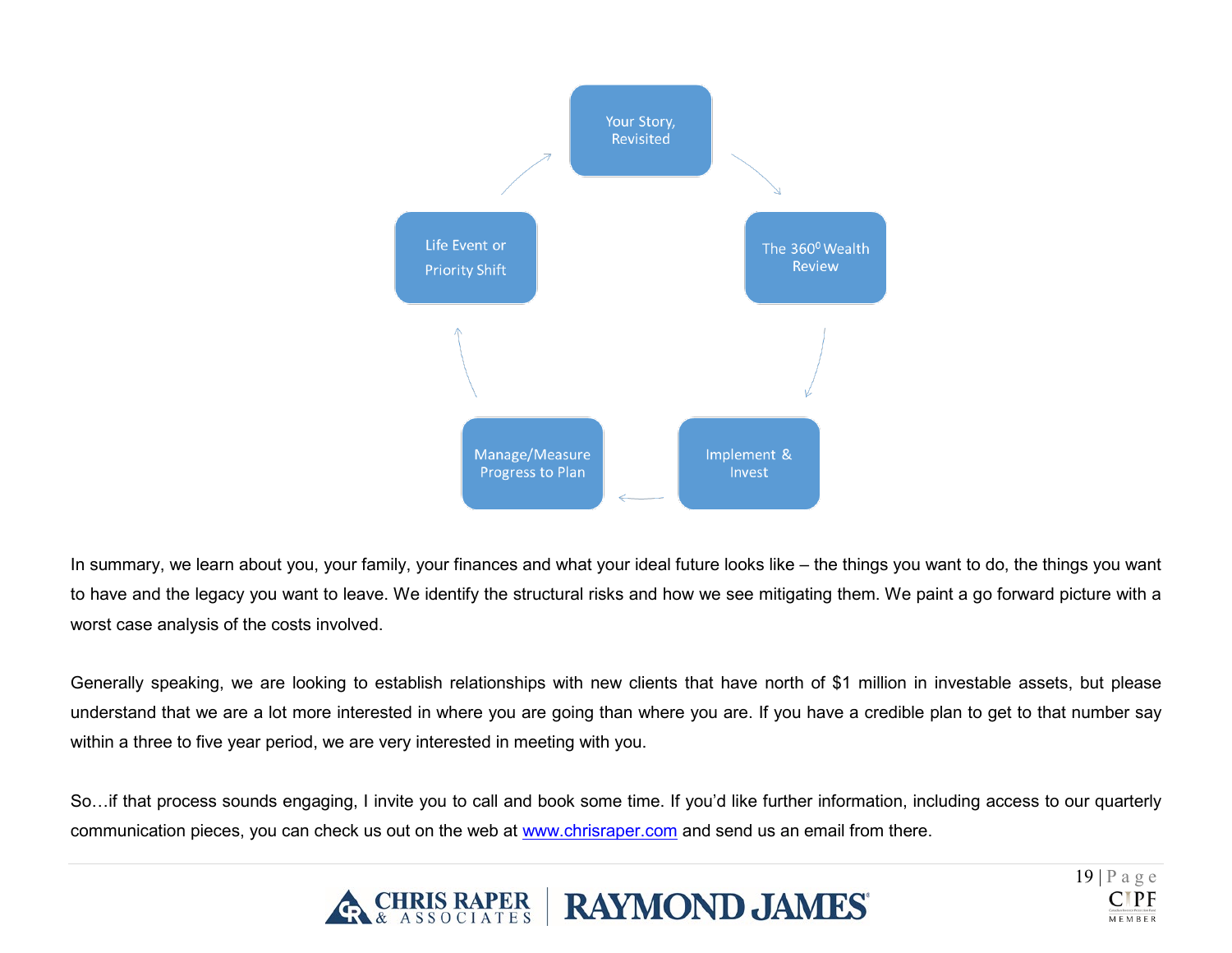# <span id="page-19-0"></span>**Track #7: Postscript II – The Dividend Value Discipline™ Methodology**

The first thing I want to share with you is that **The Dividend Value Discipline™** is our core mandate – essentially, all of our clients have a slice of their portfolio allocated to it. For your awareness, we currently have several strategies that we manage in house, in addition to a short list of 3<sup>rd</sup> party money managers. Structurally, most clients have three buckets of money with us – a safe money bucket, an income bucket and a growth bucket. **The Dividend Value Discipline**™ straddles the latter two and depending on your needs, we augment it with other strategies. The program continues to be a large slice of our client assets under management and in my case, it is by far the largest.

The process is discretionary, meaning we make all of the buy and sell decisions and report to you after the fact.

Our objectives for the program are:

- 1. Income every month that can be paid out or reinvested;
- 2. An acquisition process where we buy only those securities which become attractive on a "go forward" basis;
- 3. Absolute returns of 8%+ over any investment cycle, which we would describe as peak to peak or trough to trough. If you are looking for a time frame in terms of years, think 5+ years, but please understand investment cycles have a wide range of timeframes.

The program operates with three key elements and I will walk you through them using the illustration of a three legged stool.



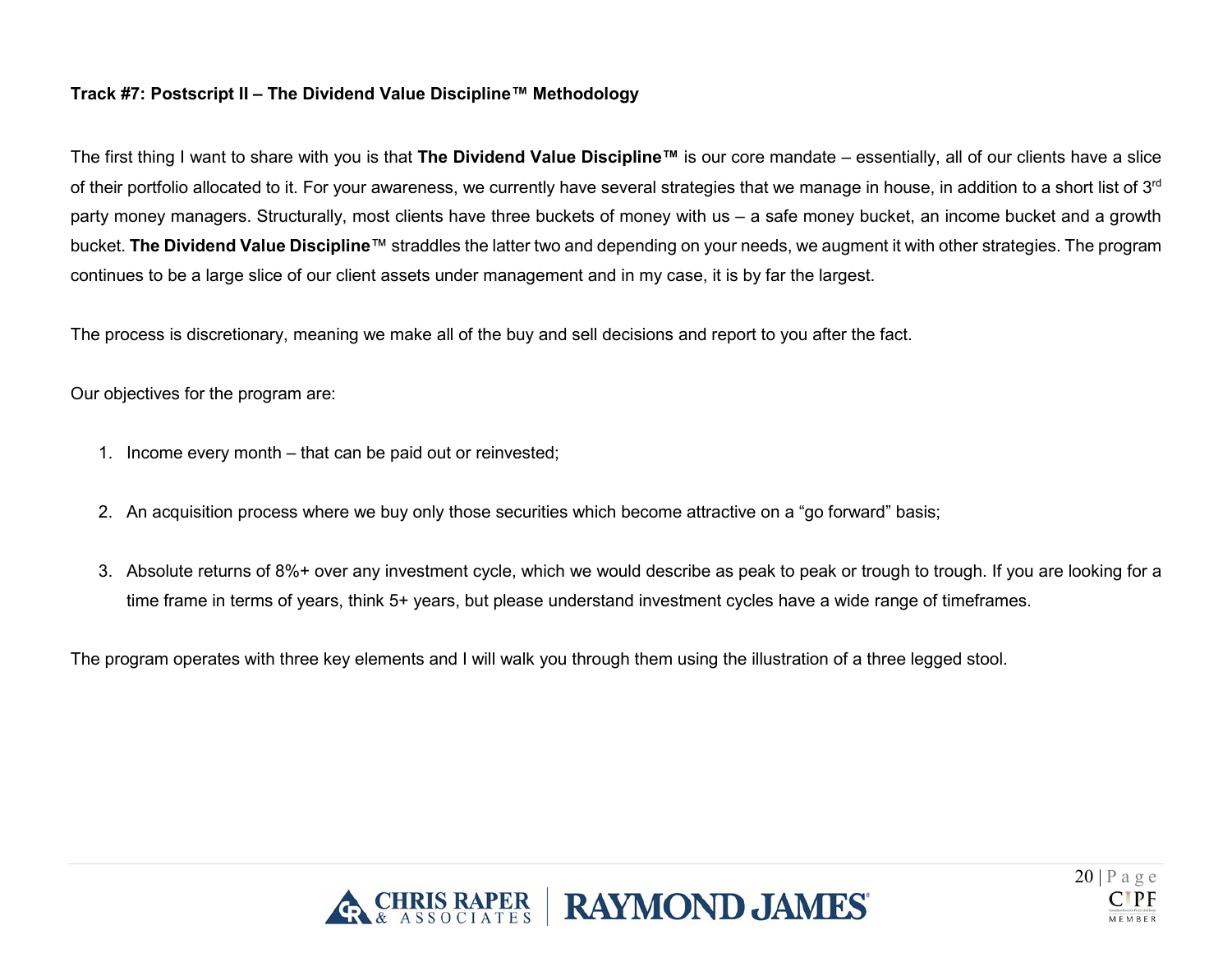# **The First Leg is Dividends**

With few exceptions, every security that we buy must provide some form of income. We do that because income makes portfolios inherently less volatile, i.e. less chance of loss. The analogy I like to use is that of an apartment block versus a piece of raw land – it is a lot easier to hold on to an apartment block in a tough real estate environment when you are getting a rent cheque every month. Income drives stability and absolute returns.

## **The Second Leg is Value**

Our research function is in house. When we launched the program back in September of 2002, we were one of the first private client teams in the industry to have a dedicated analyst on staff and we add additional resources every year. We spend an inordinate amount of time studying the corporate culture of potential investee companies. If you are interested in what great corporate culture looks like, I encourage you to read *Good to Great* by Jim Collins – that is the yardstick we use to measure potential investments against. Another yardstick is the importance of wide economic moats – the things that make the company tough to compete with. We want to own companies that the end client can't live without – great examples might be Microsoft or Intuit, both long term holdings of ours. We believe that the focus on great corporate culture and wide economic moats gives us an edge, and while I can't prove it you I can certainly give you lots of anecdotal evidence to support that thesis.

The more recent development in our strategy has been tackling the growth problem. History buffs will note that when we started the program in 2002, we had 5-year GICs yielding roughly 5% and much better economic growth, whereas today we have 5-year GICs yielding of ~1.5% and much slower economic growth. In short, the 8% is tougher to come by.

Accordingly, we spent late 2015 and 2016 tackling the growth problem. We needed to find companies that were growing far faster than the economy. As you would expect, we started within the normal confines of "has to pay a rent cheque, score well on the corporate culture front and have some sort of strategic advantage (moat) that makes the company difficult to compete with". We then focused on those companies that have demonstrated their ability to grow their earnings/dividends at double-digit rates as a primary indicator of income growth and capital gain potential. As we searched, we found that most such companies fell into one of two themes. They tended to be disrupting the existing marketplace (think Wal-Mart 20 years ago or Amazon today) with a better way of doing things, and/or they tended to be aggregating their way to growth by buying smaller tuck-in acquisitions, much like Constellation Software Inc.



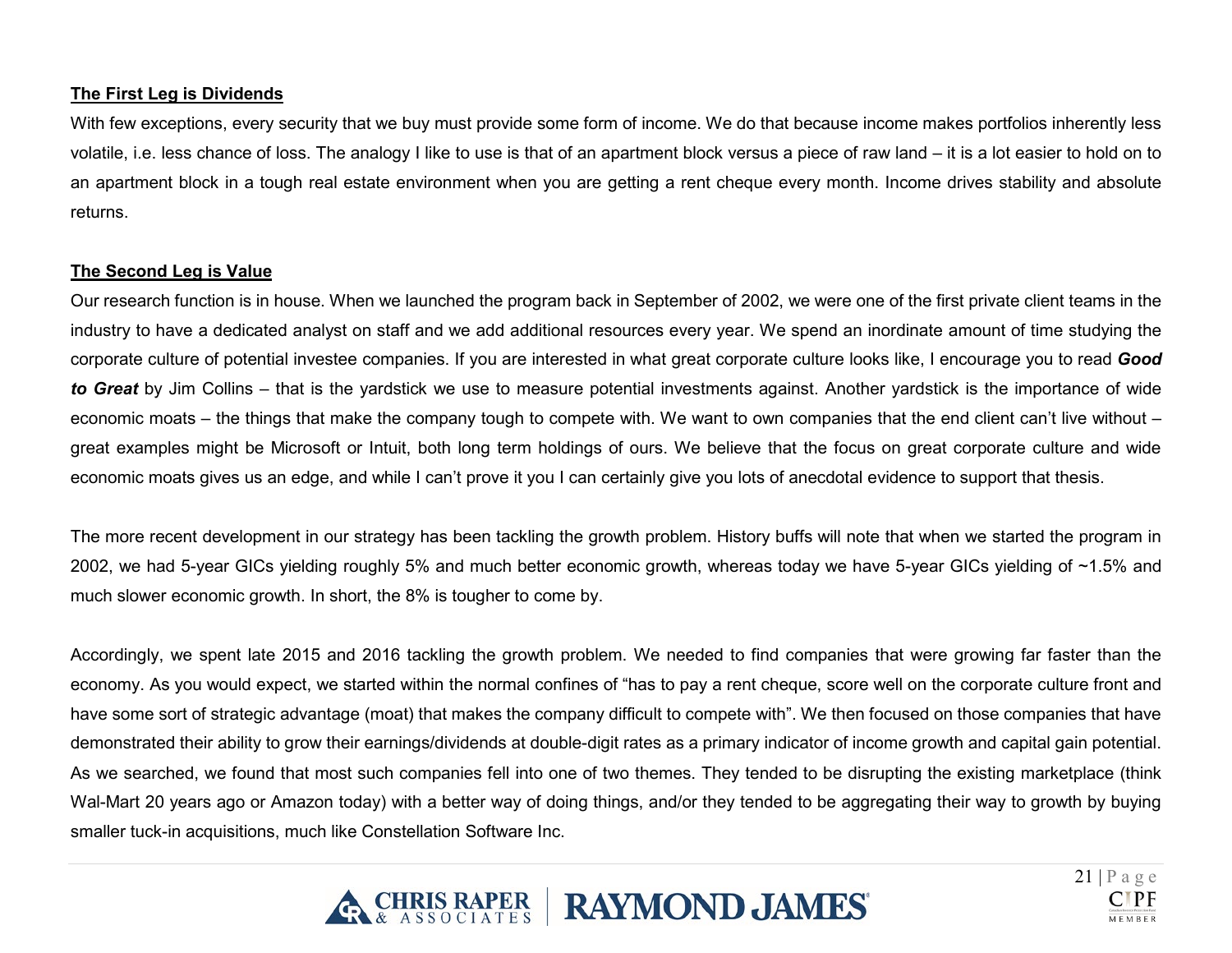## **The Third Leg is Discipline**

Here I refer to the buy/sell decisions.

On the buy side, I would sum it up as "do your homework, be ready, be patient". Over the years our absolute best buys have been when we have done our homework on the company, perhaps months before, and then some untoward event happens that gives you opportunity to buy in size. The Euro debt crisis in 2011 is a great example that enabled us to buy Nike at a terrific price because we were ready and we had conviction. More recently, I would put he world's #3 French fry maker, Lamb Weston, in that category.

Sell decisions are getting increasingly tougher because the quality of our companies just keeps going up and with their rent cheques (dividends) growing at double-digit rates, our history tells us more often than not that we are better off holding than chasing shiny baubles. That said, new competitors with disruptive technologies can wreak havoc on a company's growth prospects – back to the Amazon/Wal-Mart example. Transition periods of senior management teams can be risky, especially when there is no hire-from-within bias. Then there are times when the price of a stock just gets so far in front of its growth prospects that the only reasonable thing to do is sell. As Buffett likes to say, "You pay a high price for a rosy consensus". When things are universally rosy we try to be sellers, not buyers.

Perhaps the most important part of the buy/sell discipline is the way we operate the program for new entrants – we call it "The Buys Only Mandate". Unlike most of our competition, we only buy those securities which become attractively priced on a go-forward basis, meaning if you start today and your brother starts three months from now, your portfolios are going to be different in the short-term, and more closely aligned the longer you are in the program together. As rational as that might seem, most people do the exact opposite. Every time you buy a mutual fund, you buy a prorata share of an existing portfolio – by definition, you got the buys, the holds and the near sells. To us, that is not rational. Who buys 100+ companies in a single day? Were they all great value propositions? You should also be aware that most third party money management programs work exactly the same way – they buy the basket. The buys only mandate was designed to protect your hard earned money.